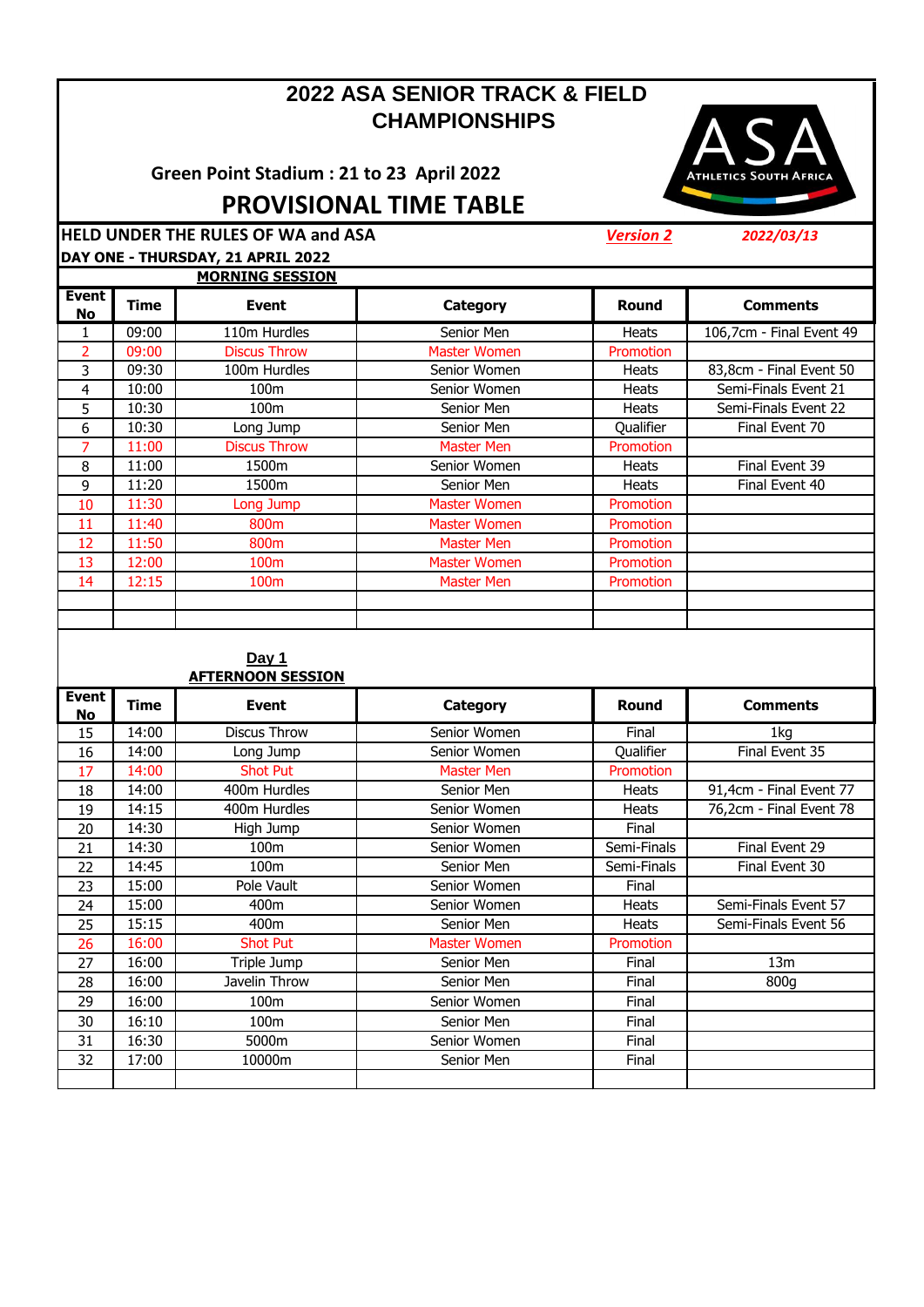# **CHAMPIONSHIPS 2022 ASA SENIOR TRACK & FIELD**

**Green Point Stadium : 21 to 23 April 2022 PROVISIONAL TIME TABLE**



**HELD UNDER THE RULES OF WA and ASA DAY TWO - FRIDAY, 22 APRIL 2022**

|                      |       | <b>MORNING SESSION</b> |                     |                  |                      |
|----------------------|-------|------------------------|---------------------|------------------|----------------------|
| Event  <br><b>No</b> | Time  | <b>Event</b>           | Category            | Round            | <b>Comments</b>      |
| 33                   | 09:00 | 200m                   | Senior Women        | <b>Heats</b>     | Semi-Finals Event 44 |
| 34                   | 09:30 | 200 <sub>m</sub>       | Senior Men          | <b>Heats</b>     | Semi-Finals Event 45 |
| 35                   | 10:00 | Long Jump              | Senior Women        | Final            |                      |
| 36                   | 10:00 | Hammer Throw           | Senior Women        | Final            | 4kg                  |
| 37                   | 10:00 | 800 <sub>m</sub>       | Senior Women        | <b>Heats</b>     | Final Event 81       |
| 38                   | 10:30 | 800 <sub>m</sub>       | Senior Men          | <b>Heats</b>     | Final Event 82       |
| 39                   | 11:00 | 1500m                  | Master Women        | <b>Promotion</b> |                      |
| 40                   | 11:15 | 1500 <sub>m</sub>      | <b>Master Men</b>   | <b>Promotion</b> |                      |
| 41                   | 12:00 | <b>Hammer Throw</b>    | <b>Master Women</b> | <b>Promotion</b> |                      |
|                      |       |                        |                     |                  |                      |

### **Day 2 AFTERNOON SESSION**

|                           | <u>AL LEINIVUII JEJJIUII</u> |                     |                     |                  |                 |  |
|---------------------------|------------------------------|---------------------|---------------------|------------------|-----------------|--|
| <b>Event</b><br><b>No</b> | Time                         | <b>Event</b>        | Category            | <b>Round</b>     | <b>Comments</b> |  |
| 42                        | 13:30                        | 200 <sub>m</sub>    | <b>Master Women</b> | Promotion        |                 |  |
| 43                        | 13:45                        | 200 <sub>m</sub>    | <b>Master Men</b>   | <b>Promotion</b> |                 |  |
| 44                        | 14:00                        | 200m                | Senior Women        | Semi-Finals      | Final Event 79  |  |
| 45                        | 14:15                        | 200 <sub>m</sub>    | Senior Men          | Semi-Finals      | Final Event 80  |  |
| 46                        | 14:30                        | High Jump           | Senior Men          | Final            |                 |  |
| 47                        | 14:30                        | <b>Discus Throw</b> | Senior Men          | Final            | 2kg             |  |
| 48                        | 14:30                        | Triple Jump         | Senior Women        | Final            | 11 <sub>m</sub> |  |
| 49                        | 14:45                        | 110m Hurdles        | Senior Men          | Final            | 106,7cm         |  |
| 50                        | 15:00                        | 100m Hurdles        | Senior Women        | Final            | 83,8cm          |  |
| 51                        | 15:00                        | Shot Put            | Senior Men          | Final            | 7,26kg          |  |
| 52                        | 15:30                        | 3000m Steeple Chase | Senior Men          | Final            | 91,4cm          |  |
| 53                        | 15:45                        | 3000m Steeple Chase | Senior Women        | Final            | 76,2cm          |  |
| 54                        | 16:00                        | Long Jump           | <b>Master Men</b>   | Promotion        |                 |  |
| 55                        | 16:00                        | <b>Hammer Throw</b> | <b>Master Men</b>   | Promotion        |                 |  |
| 56                        | 16:00                        | 400m                | Senior Men          | Semi-Finals      | Final Event 75  |  |
| 57                        | 16:10                        | 400m                | Senior Women        | Semi-Finals      | Final Event 74  |  |
| 58                        | 16:20                        | 1500m               | Senior Men          | Final            |                 |  |
| 59                        | 16:30                        | 1500m               | Senior Women        | Final            |                 |  |
|                           |                              |                     |                     |                  |                 |  |